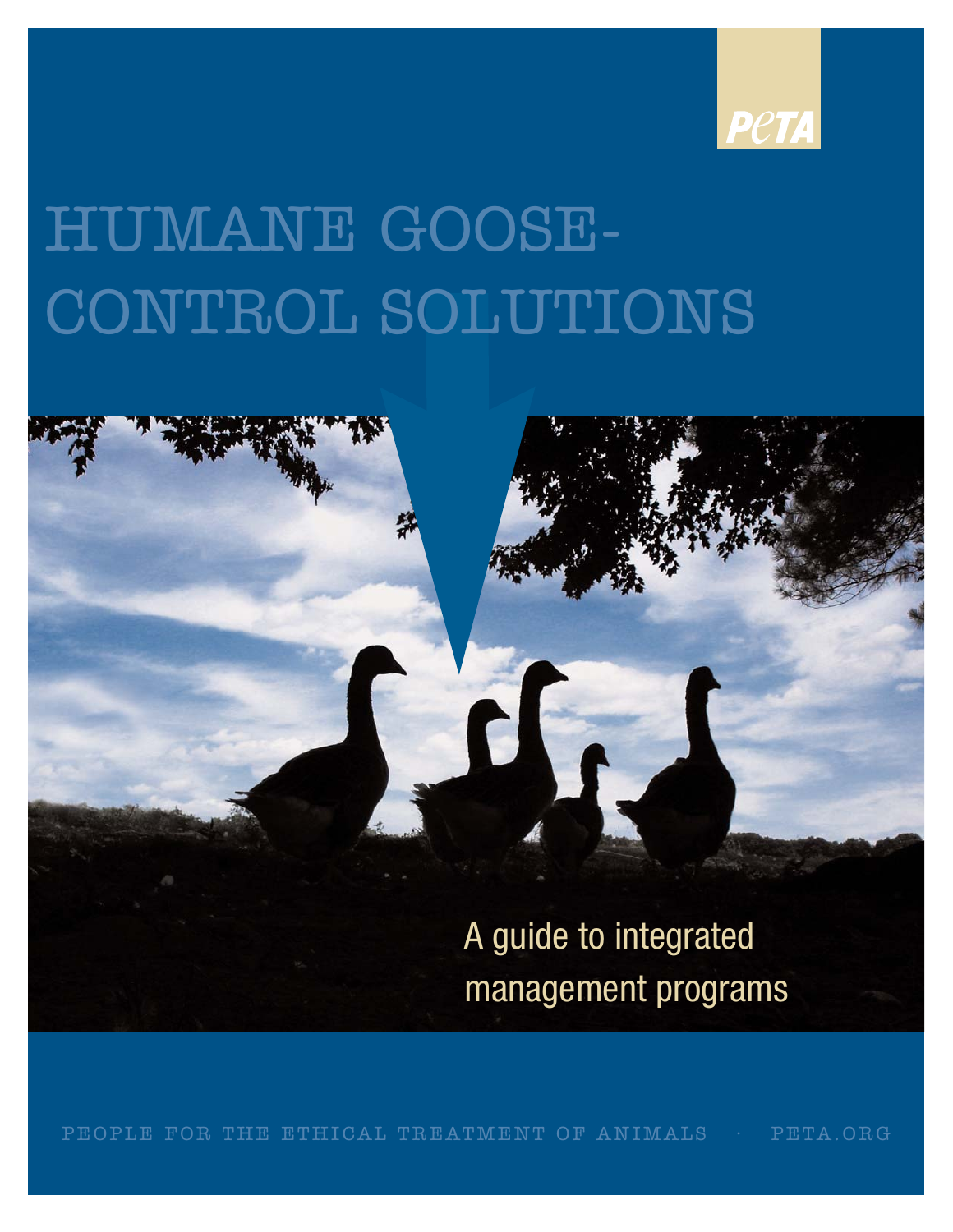# TABLE OF CONTENTS

| 1. | <b>Introduction</b>                                                         | 4  |
|----|-----------------------------------------------------------------------------|----|
| А. | Canada Geese in the United States                                           | 4  |
| В. | The Difference Between 'Resident' and 'Migratory' Geese                     | 4  |
| 2. | <b>Managing Canada Geese Humanely and Effectively</b>                       | 5  |
| A. | Myths About Canada Geese and Human Health                                   | 5  |
| В. | The Law                                                                     | 5  |
| C. | Why Lethal Canada Goose Control Does Not Solve Long-Term Problems           | 5  |
| 3. | <b>Options for Nonlethal Canada Goose Control</b>                           | 7  |
| А. | Think You've Tried Everything? Try Integrated Management Systems            | 7  |
| В. | <b>Habitat Modification</b>                                                 | 8  |
|    | <b>Reduce the Food Supply</b><br>L.                                         | 8  |
|    | ii. Reduce the Sense of Security                                            | 8  |
|    | iii. Reduce the Access Between Land and Water                               | 9  |
|    | iv. Reduce the Available Nesting Sites                                      | 9  |
|    | v. Provide Alternate Foraging Areas                                         | 9  |
| C. | <b>Public Education</b>                                                     | 9  |
| D. | Egg Addling                                                                 | 10 |
| Е. | <b>Chemical Lawn Treatments</b>                                             | 12 |
| F. | Exclusion                                                                   | 12 |
| G. | <b>Hazing and Harassment</b>                                                | 13 |
| Н. | <b>Scare Devices</b>                                                        | 14 |
| 4. | <b>Conclusion</b>                                                           | 16 |
| 5. | <b>Contact Information for Further Assistance and Products and Services</b> | 16 |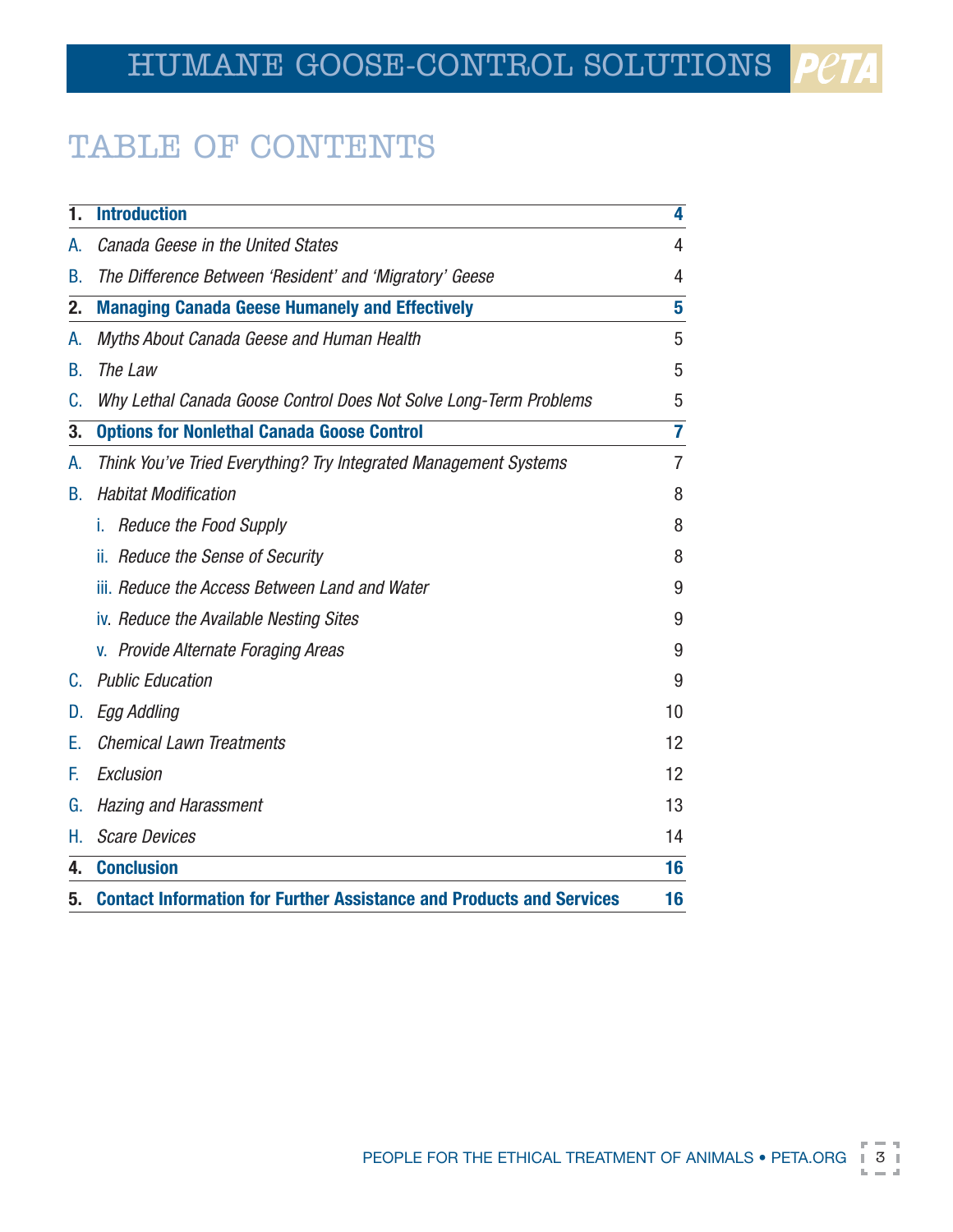# INTRODUCTION

#### CANADA GEESE IN THE UNITED STATES

The Canada goose has become a part of America's natural landscape, signaling the changing of seasons and bringing nature closer to home. Although many people enjoy the sights and sounds of the familiar "V" formations flying overhead, others are unhappy about the number of Canada geese in some urban areas.

Until relatively recently, Canada goose populations were in sharp decline. Native Americans and Canada geese lived together harmoniously for thousands of years, but egg harvesting, overhunting, and the destruction of wetland habitats by European colonists led to shrinking flocks, and by the early 1900s, Canada geese were disappearing along with many other species of wildlife. Efforts to preserve Canada geese resulted in the establishment of the federal Migratory Bird Treaty Act of 1918. This act offered some protection from hunters and harvesters, and Canada goose populations also benefited from the creation of protective refuges and changes in landscape—particularly, the creation of large, open grassy areas. Populations recovered slowly, but Canada geese proved to be highly adaptable to urban and suburban habitats, making new homes in close proximity to humans.

State governments helped restore goose populations by rounding the birds up during their annual molt, at which time they cannot fly, and transporting them to other states to establish new breeding populations. By the mid-1990s, this relocation effort ceased to be a viable option. Some people viewed the growing goose population as a "nuisance," and the government commenced a program of rounding up and slaughtering geese while they were flightless.

#### THE DIFFERENCE BETWEEN 'RESIDENT' AND 'MIGRATORY' GEESE

Why do some geese stay in one area year round while others migrate during the colder months? There are several theories. Some geese might have never been strong migrants, or they might have lost their migratory urge. What we know for sure is that geese must be taught the migratory flight path by their parents, so geese who fail to migrate will create further generations of nonmigrating, or "resident," geese. Geese remember their place of birth and return there to breed and rear their young. Many generations of resident geese have been created through trapping and relocation efforts in recent decades because goslings have been separated from their parents and birthplaces. Additionally, some hunters use captive, flightless geese—none of whom can migrate—as "decoys."

Once geese develop an allegiance to an area, they are enticed to stay, especially if the landscape meets their preferred conditions: wide-open areas of lush, freshly mowed lawns with unrestricted access to an open body of water—in other words, most parks, artificial ponds, golf courses, sports fields, residential subdivisions, and corporate campuses.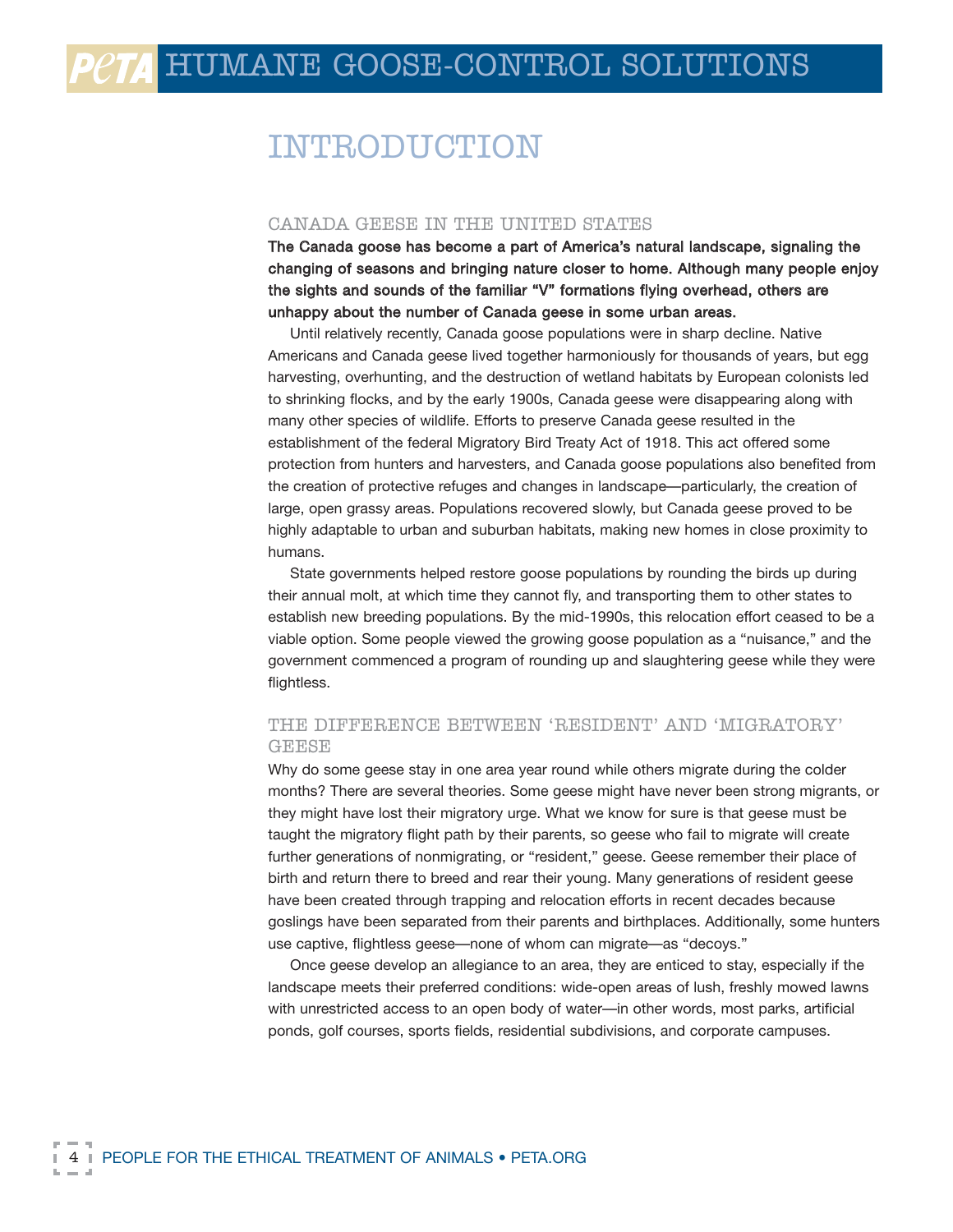# MANAGING CANADA GEESE HUMANELY AND EFFECTIVELY

#### MYTHS ABOUT CANADA GEESE AND HUMAN HEALTH

People often want to remove geese from an area because of the misconception that geese or their droppings are a health hazard. No study, however, links Canada geese to any infectious disease that is transmittable to humans or domestic animals. Additionally, geese do not significantly increase the levels of harmful bacteria in ponds and reservoirs. Instead, studies show that pollution from human waste and agricultural runoff can expose both geese and humans to bacterial contamination. The best protective measures include addressing poor water circulation, sediment buildup, overfertilization, and other environmental factors and employing common sense when around potentially contaminated areas.

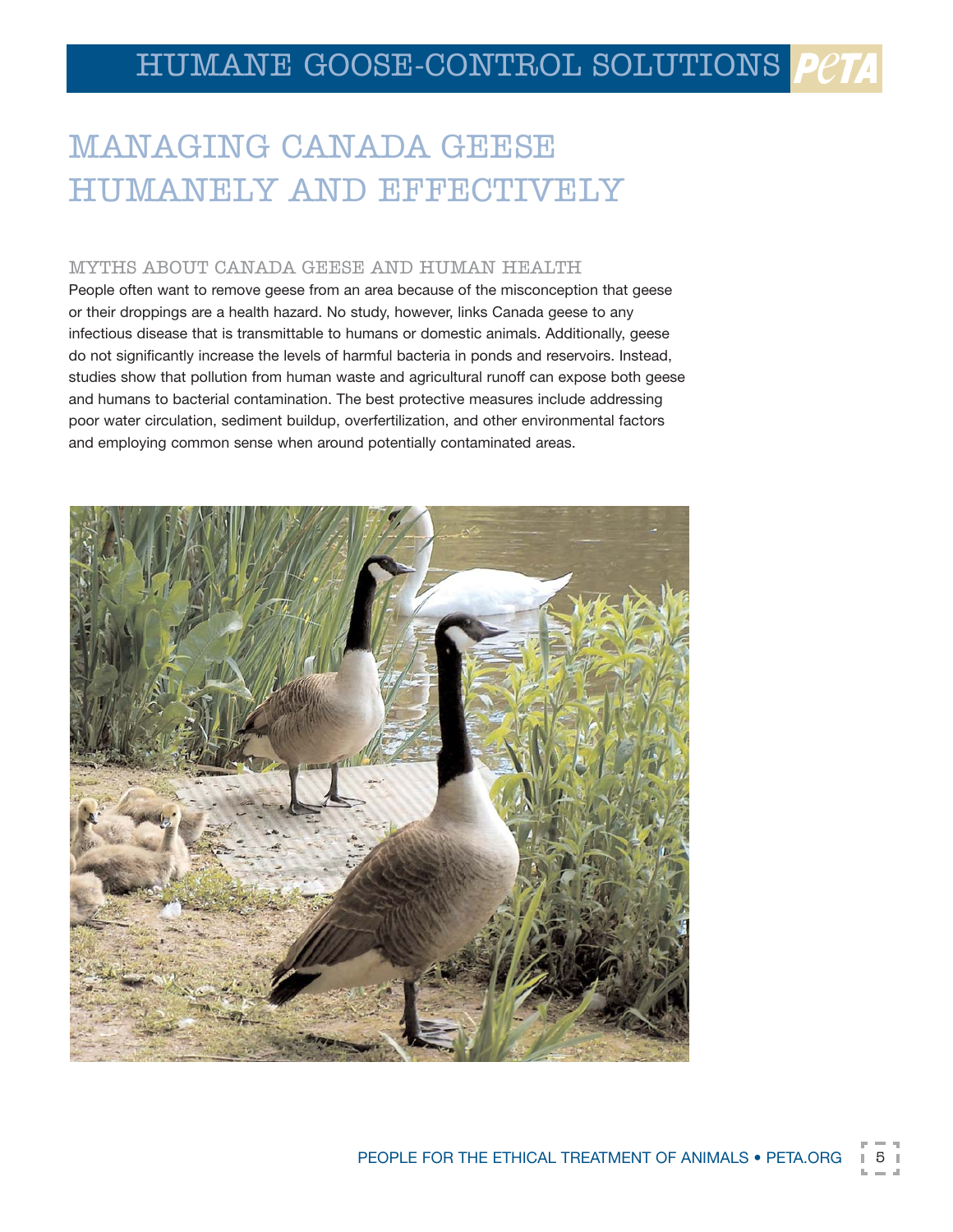#### THE LAW

Because Canada geese are protected under the Migratory Bird Treaty Act, a statute that is managed by the U.S. Fish and Wildlife Service (USFWS), it is illegal to kill, harass, harm, purchase, or sell Canada geese or to disturb their nests and eggs without a federal permit from the USFWS. Some states require an additional permit or a cosignature to be obtained from the relevant state authority.

State regulations and local ordinances may also restrict or prohibit the use of lethal or invasive goose-control measures. In many instances, lethal control options are inappropriate because geese have settled in an urban area where hunting is prohibited or, more frequently, because public opposition to lethal control techniques requires wildlife managers to consider effective, nonlethal alternatives. Outlined below are the advantages of using an effective, humane approach, as well as ways to maximize efficiency.

#### WHY LETHAL CANADA GOOSE CONTROL DOES NOT SOLVE LONG-TERM PROBLEMS

Lethal control is often not an option because the main method of lethal control, hunting, is dangerous and generally prohibited in residential areas, industrial parks, and sports facilities. Like hunting, capture-and-kill programs are a drain on resources, and they also require annual permit applications and processing times.

Some capture-and-kill programs try to market themselves by offering to donate the birds they kill to food banks. However, toxicology tests and other studies by the U.S. Department of Agriculture (USDA) have shown that carcinogens and neurotoxins in the birds' flesh have potential reproductive and developmental consequences for those who consume them. One New York community that attempted to donate goose flesh to food banks had the flesh tested by the USDA and learned that it was contaminated with high levels of lead, feces, and feathers.

Relocation operations that transplant, rather than kill, Canada geese are not only expensive and labor-intensive, but also often ineffective. Because geese will imprint on the urban environment from which they have been removed, they will most likely return to that site.

Killing or relocating resident geese only provides a short reprieve—if the site is not altered, more geese will move in. The solution lies in addressing the cause of the problem rather than the symptoms: Areas attractive to Canada geese must be modified to reduce feeding and nesting opportunities, restrict access to open bodies of water, and lessen the birds' sense of security.

Altering surroundings in these ways will also cut down on mowing; enhance soil, water, and air quality; reduce the runoff of fertilizers and herbicides; filter the remaining runoff before it reaches nearby water supplies; increase habitats for other native plant and wildlife species; and enhance the area's aesthetic appeal, increasing the opportunities for human enjoyment.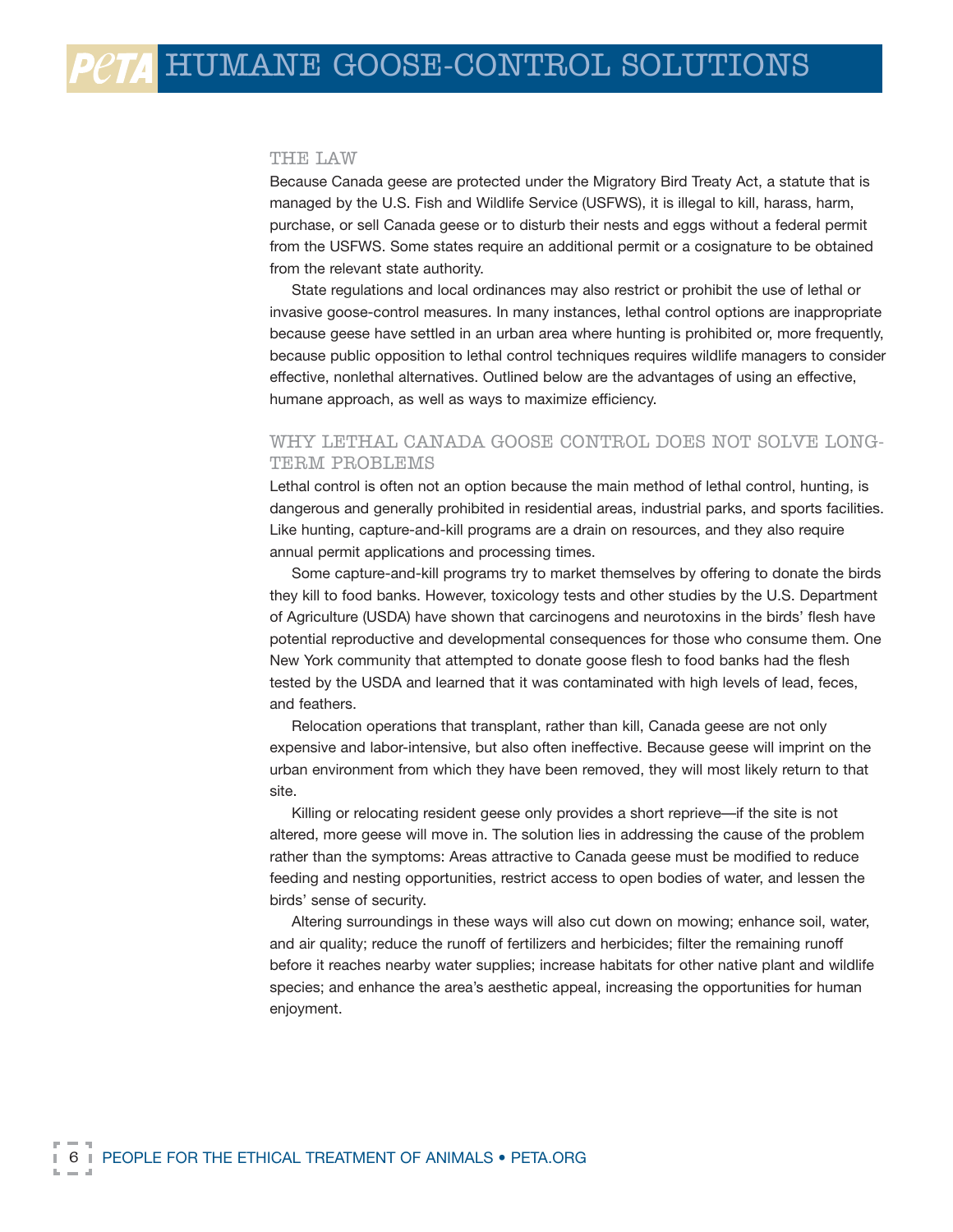# OPTIONS FOR NONLETHAL CANADA GOOSE CONTROL

#### THINK YOU'VE TRIED EVERYTHING? TRY INTEGRATED MANAGEMENT SYSTEMS

The first thing to remember with any plan is that you shouldn't expect to eliminate geese from the area entirely. The more realistic objective is to reduce the population to a size that residents and/or users of the area find acceptable. Most people don't want to rid the landscape of wildlife completely and will work to create an environment where wildlife populations are manageable.

Another key to success is developing and maintaining an integrated goose-management (IGM) system, or a system that incorporates several techniques into one broad plan, using multiple tactics and frequently changing them. Which techniques you choose and how big a part they play will depend on your particular situation—for example, whether you're dealing with geese who consider the site to be safe, a good nesting site, or a good food source. The goal is to make the site less attractive to geese by using the complementary techniques. Organizations such as GeesePeace, whose contact details are listed at the end of this report, have successfully helped communities and companies develop and implement IGMs that are customized to their particular needs.

Once you have identified how, when, and why geese are using a particular area, you can select the best techniques to make the area less attractive. In addition to changing the habitat, IGMs also focus on changing behavior by employing hazing and harassment techniques, such as making grass less palatable to the birds. These are immediate options that also discourage new populations from settling in the area. For established populations, in addition to long-term habitat modification, IGMs also incorporate reproductive-control options, such as egg addling.

When establishing an IGM, you'll find that many techniques can be implemented by your own staff or by volunteers. IGMs, if they are to be successful in the short and long terms, require substantial time and effort. If the site continues to be attractive to geese, they will reinhabit the area. The techniques employed by your IGM should be evaluated regularly to ensure the most effective strategies. The following strategies can be included in your IGM:

- habitat modification
- public education
- egg addling
- chemical lawn treatments
- exclusion
- hazing and harassment
- scare devices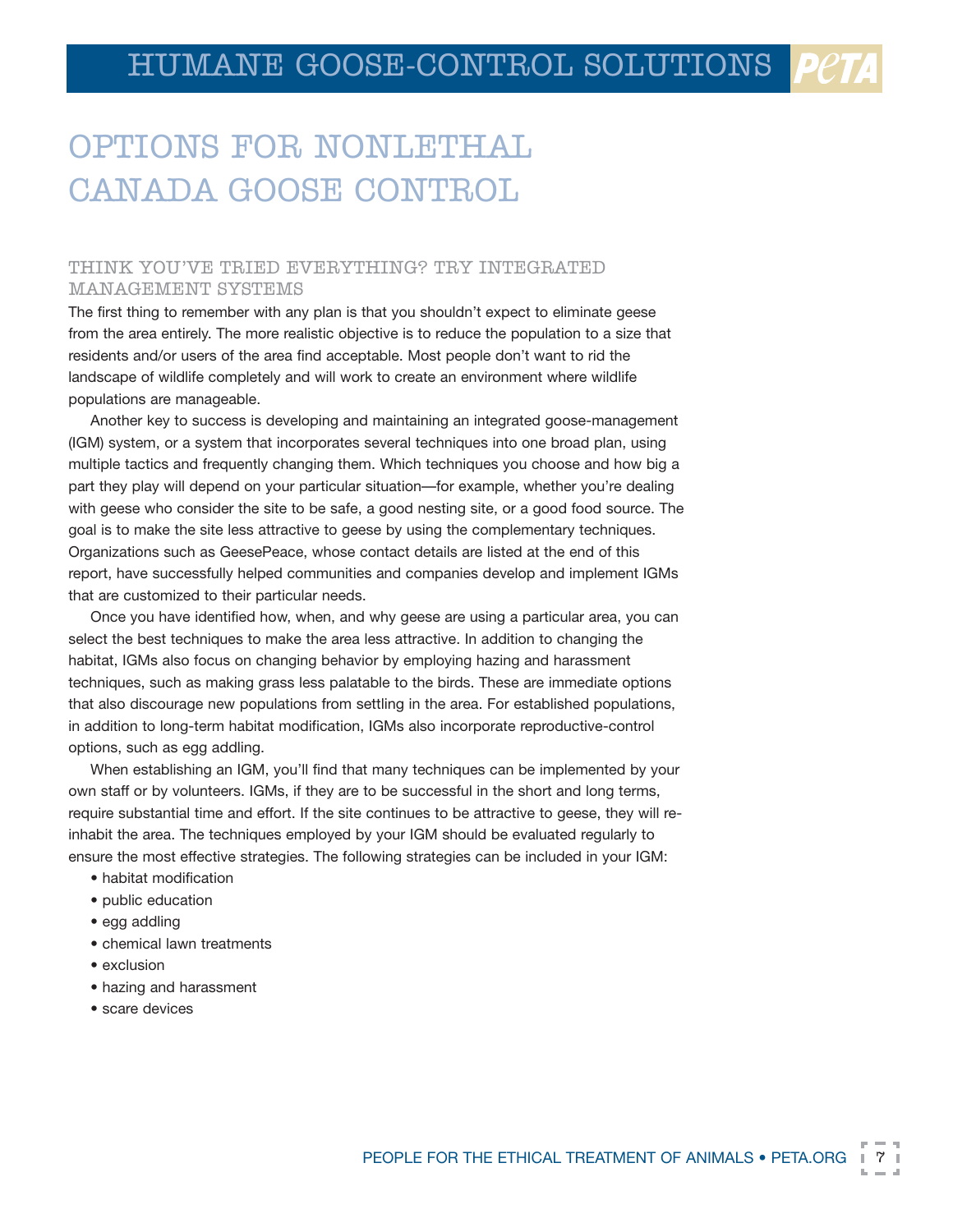#### HABITAT MODIFICATION

Though it may require the largest financial and labor outlay initially, making the area less attractive to geese is the most effective long-term solution—and should be the most costeffective one too. Rather than devoting money and human resources to removing geese from an area only to have them come back each year, a properly managed habitat modification plan will keep geese numbers down permanently. The modifications can be made gradually while using the following methods to keep geese away from the area:

- Reduce the food supply.
- Reduce the sense of security that geese have in the area.
- Reduce the ability of the geese to move easily between land and water.
- Reduce the available nesting sites.
- Provide alternate foraging areas.

#### REDUCE THE FOOD SUPPLY

This is achieved by reducing the size of the area within which the geese feed and by making the food there less palatable. The best way to achieve these two objectives is to replace grass with plants that geese won't want to eat. Resident geese typically prefer to feed on



short, frequently mowed and fertilized Kentucky bluegrass. Replacing bluegrass with tall fescue, prairie plantings, English ivy, wildflowers, common periwinkle, Japanese pachysandra, or similar ground coverings will discourage feeding.

The grass can also be made less attractive to geese by decreasing the amount of young shoots. Increasing the height of the lawn to at least 6 inches and making the grass less nutritious by leaving the lawn unfertilized and unwatered—allowing it to become "naturalized"—will discourage geese from feeding and cut maintenance costs.

#### REDUCE THE SENSE OF SECURITY

Canada geese are most comfortable when they are able to scan their surroundings for predators. Reduce the size of the lawn or break it up with low shrubs and vegetation until geese no longer feel safe while grazing. Geese prefer a "sight line"—the distance to the nearest potential hiding place for predators—of at least 30 feet. Break up that sight line, and geese won't linger.

Plantings should be kept low enough so that humans can still enjoy the area but should be at least 30 inches tall. Long grasses or shrubs will suffice—the important factor is that the arrangements be dense or staggered so that gaps are not available. (Geese can move through gaps as small as 3 inches wide.) If you plant arrangements that are at least 20 to 30 feet wide, it is possible to retain shoreline access for humans by way of a narrow, winding footpath while still breaking up the sight line of the geese.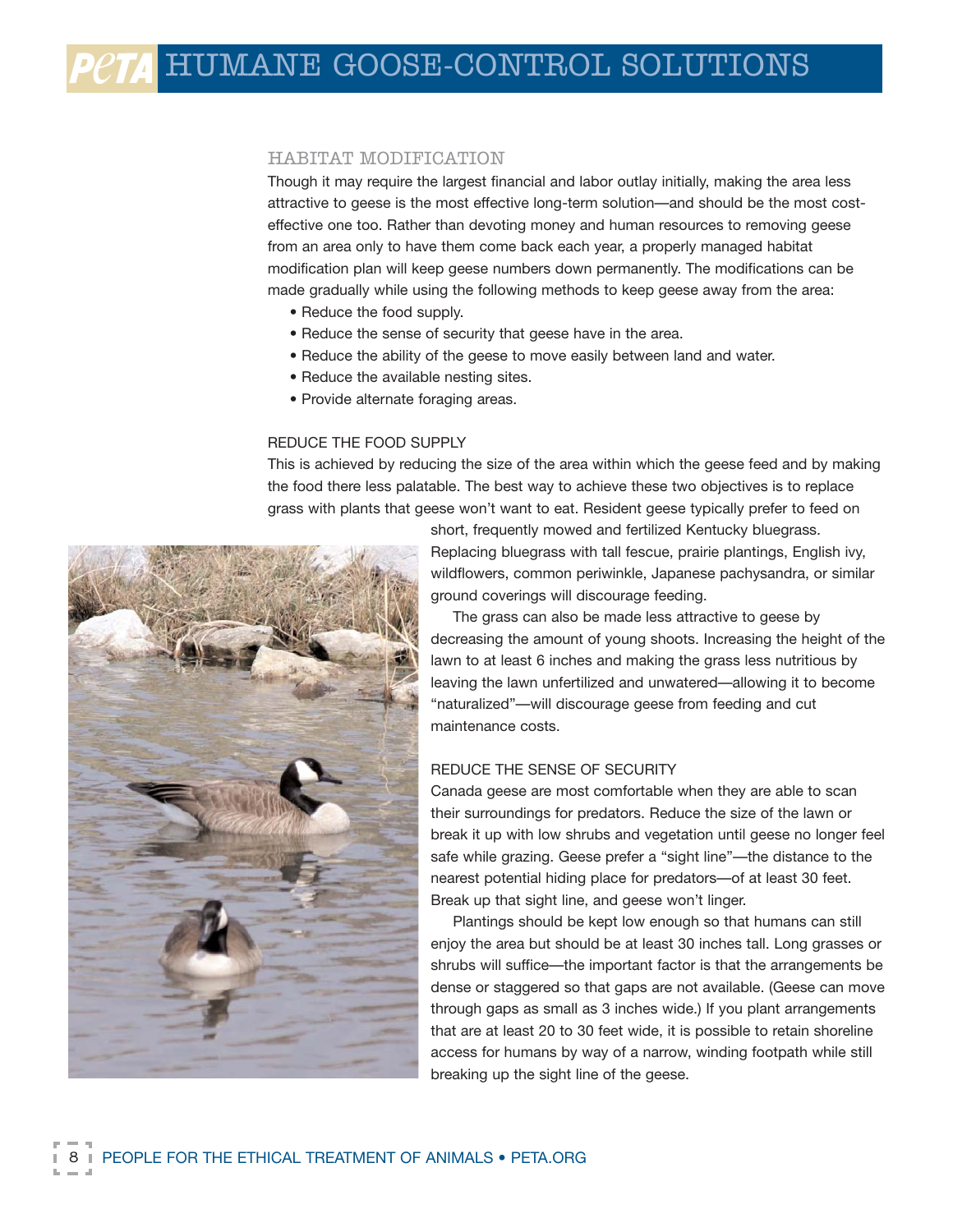#### REDUCE THE ACCESS BETWEEN LAND AND WATER

A complementary technique for reducing the sense of security for geese is to create not only visual barriers, but also to create physical barriers between land and water. Hedges and shrubs, fences, or boulders, either by themselves or used together, will make a site less attractive to geese. Tall grasses and shrubs are effective but must be planted densely to avoid creating an area that is conducive to nesting.

Another way to restrict access to water is by planting native aquatic vegetation, such as varieties of sedge, bulrushes, reedgrasses, and mannagrasses, to prevent geese from being able to move quickly in and out of the water. This plant barrier should be a few feet wide. It will be enjoyed by other waterfowl and will provide a nursery for fish. If creating an aquatic plant barrier is not possible because of underwater contours, cutting and filling can achieve a stable substrate in artificial lakes and ponds.

#### REDUCE THE AVAILABLE NESTING SITES

The first and easiest step to take in reducing potential nesting sites is to remove any artificial nesting structures such as tubs, elevated platforms, or any round, depressed container. Next, eliminate islands and peninsulas, and break up any straight shorelines with shrubs or boulders as described above to reduce the sense of security. Any disruption or alteration of nesting sites should be completed well before nesting season.

It is easier to eliminate islands or peninsulas when a human-built lake or pond is in its planning stage. For established human-built water bodies, islands can be removed when the water is drained for maintenance, or the water level can be permanently adjusted to either submerge the islands or connect them to the shore. Other water bodies may be altered using the additional techniques described here, but note that modifying some protected waterways may require an Army Corps of Engineers permit.

#### PROVIDE ALTERNATE FORAGING AREAS

Geese will resist moving from an area if they are not given an alternative. If an area is set aside nearby that provides geese with the opportunity to rest and forage without interference, they will favor that site over a location where they are impeded, excluded, and harassed.

Therefore, an important element of any IGM is to set aside areas where geese are welcome and have access to water, feeding opportunities, and good sight lines, with little human interference.

#### PUBLIC EDUCATION

John Hadidian, director of the Urban Wildlife Program of The Humane Society of the United States (HSUS), says, "We need to educate three groups: the public, the wildlife management agencies, and the geese." The techniques outlined above are geared toward educating the geese, and management agencies are now learning that conventional lethal control methods are ineffective, but the public needs to understand its role in contributing to the problem.

Not only does feeding geese bread and other scraps threaten their well-being with a nutritionally deficient diet, but geese who are used to being fed by humans often become aggressive and are encouraged to gather and stay. Crowding in these areas can lead to poor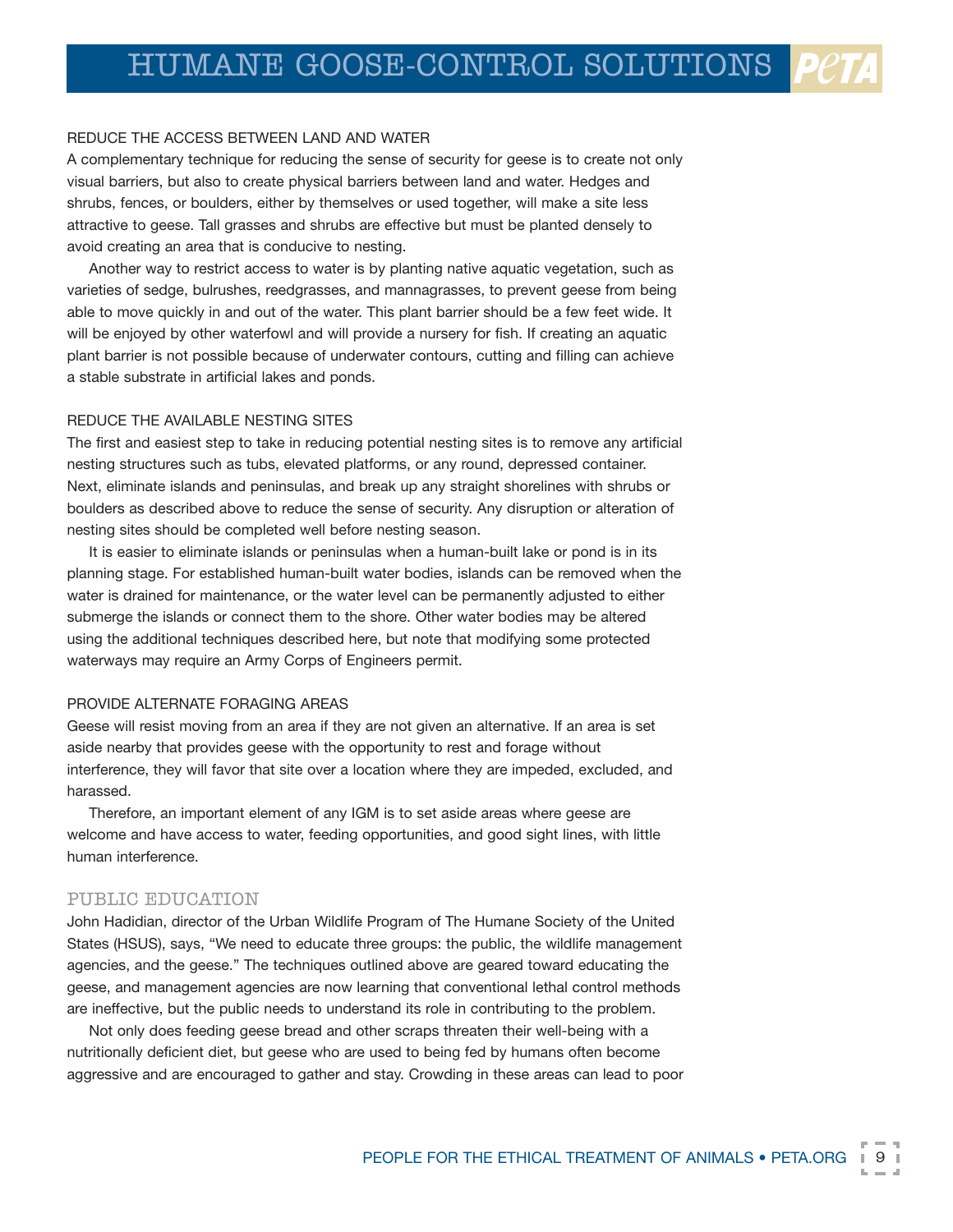

Public education lets people know why it's in everyone's best interests to let geese forage for themselves.

health and can increase the spread of diseases, such as avian cholera, avian botulism, and "duck plague," among geese and other birds.

Some communities pass ordinances banning feeding and penalize those who breach these laws. However, unless people understand that feeding Canada geese is bad for geese as well as humans, they tend to ignore such ordinances. The solution lies in educating people on why it is in everyone's best interests to let geese forage for themselves.

One of the best ways to educate people is to place signs at the site that explain why geese should not be fed. The Washington Department of Fish and Wildlife suggests the following:

• Human food is not good for the geese because it lacks proper nutritional value.

- Feeding attracts more geese than the area can support naturally.
- Geese in high concentrations are more likely to get diseases and parasites.
- Geese eat plants needed for ground cover and erosion control.
- Too many geese in one area may force the municipality to have them killed.
- Goose management costs taxpayers money.

#### EGG ADDLING

Because egg addling involves physical contact with goose nests and eggs, it requires a federal permit issued by the USFWS, and any person engaging in addling must carry the permit with them in order to comply with the Migratory Bird Treaty Act. Permits can be obtained by contacting the USFWS' Migratory Bird Management regional offices or the Wildlife Services division of the USDA. Some states also require a cosignature by local authorities.

#### WHAT IS EGG ADDLING?

Egg addling is a treatment that stops the embryo from developing. Several methods are available, but for humane reasons, some methods are preferred over others. Addling can take the form of oiling, shaking, or puncturing the eggs or removing the eggs and replacing them with substitutes.

Although puncturing and shaking may often prevent the embryo from developing, they are difficult techniques to perform reliably. If done improperly, the embryo can continue to develop and produce a deformed gosling, or the egg might leak, causing geese to renest elsewhere. Therefore, oiling and replacement are the preferred methods.

Oiling involves coating each egg with food-grade corn oil to prevent air from passing through the eggshell, stopping the embryo's development. Eggs can be dipped into the oil, brushed with oil, or sprayed with oil using a non-aerosol container. Regardless of which method is used, the goal is to coat the egg fully and evenly before it is returned to the nest. Both to keep the handlers' hands clean and to minimize the transferal of the human scent to the eggs (which can aid predators in locating the nest), latex or vinyl gloves should be worn when handling the eggs. The HSUS reports that oiling is between 95 and 100 percent effective.

Removing and replacing goose eggs involves "tricking" Canada geese into sitting on dummy eggs instead of real ones. Any eggs that are "young" enough to be removed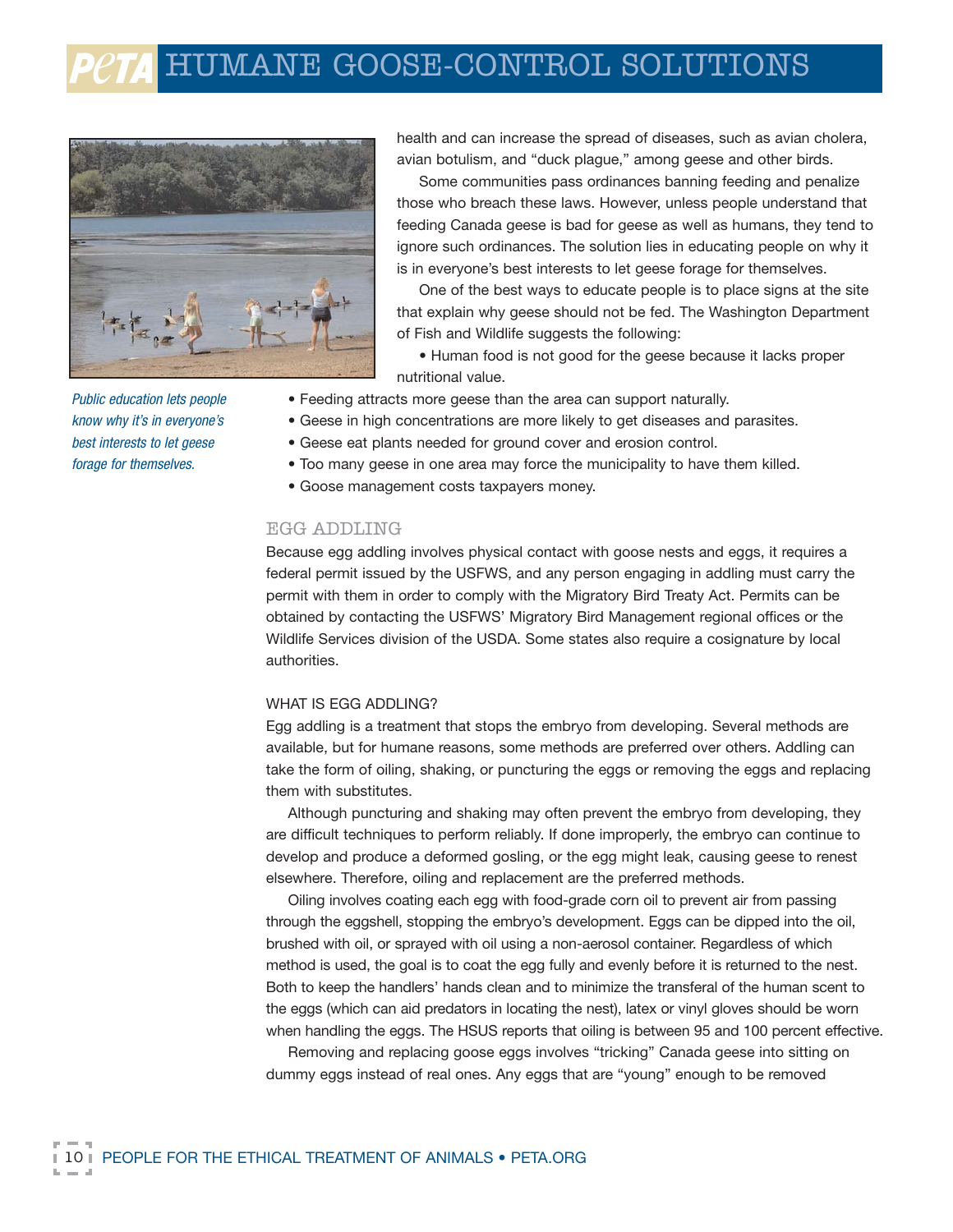humanely are replaced with wooden or plastic substitutes of a similar size, color, and weight. Clutches with five or fewer eggs need only three dummy eggs, while larger clutches need four. Eggs will stop developing when they are no longer being incubated. The second stage of this method is retrieving the substitutes from the nests at the end of the season and cleaning and storing them for use in subsequent years.

#### • ENSURING THAT EGGS ARE ADDLED HUMANELY

It is beyond the scope of this report to provide complete instructions for proper egg oiling and replacement techniques. The HSUS has produced a thorough egg-addling protocol that is available online at http://files.hsus.org/web-files/PDF/WILD\_Goose\_Egg\_Addling\_Protocol.pdf. However, egg handlers must be aware of the time limits involved in humanely addling eggs: If geese abandon a nest because no goslings have hatched and if it is early enough in the nesting season, then they might establish a second nest and lay more eggs. Therefore, addling might be required more than once per nesting season, which is generally April through May.

Handlers must be properly trained in assessing whether eggs can be humanely destroyed or if it is too late in the incubation period. It is preferable to addle or remove eggs at the earliest stages of development. Canada goose eggs that are 14 or more days old cannot be destroyed humanely. The best way to assess the age of the eggs is to float them in water. Fourteen-day-old eggs will float just under the surface of the water. Therefore, it is a good idea when planning return visits to nesting sites to plan them no more than 14 days apart.

#### • WHERE TO LOOK FOR NESTS

Locating nests will become easier after the first attempt because geese tend to nest in the same place each year. Nests usually can be found on islands or peninsulas or near ponds, lakes, and riverbanks. Resident geese may also nest on elevated tubs and planters, platforms, haystacks, stumps, or flat rooftops. Natural and human-built barriers also encourage nesting because they prevent access on one side of the nest and give the geese a good view of the remaining area, so nests may also be found near buildings and fences and at the edges of lawns that are adjacent to tall plants.

Another way to track down Canada goose nests is to look out for an alert and watchful male goose (or "gander") standing guard. Although he will not usually be near the nest, he will likely be within a few hundred feet. Nests are shallow, round depressions in the soil that are up to 2 feet in diameter. They are made from twigs, grasses, and other vegetation and are lined with downy feathers. Ensure that enough people are available to fend ganders off nests. Bring umbrellas, trash-can lids, or something similar to keep the nest shielded while addling.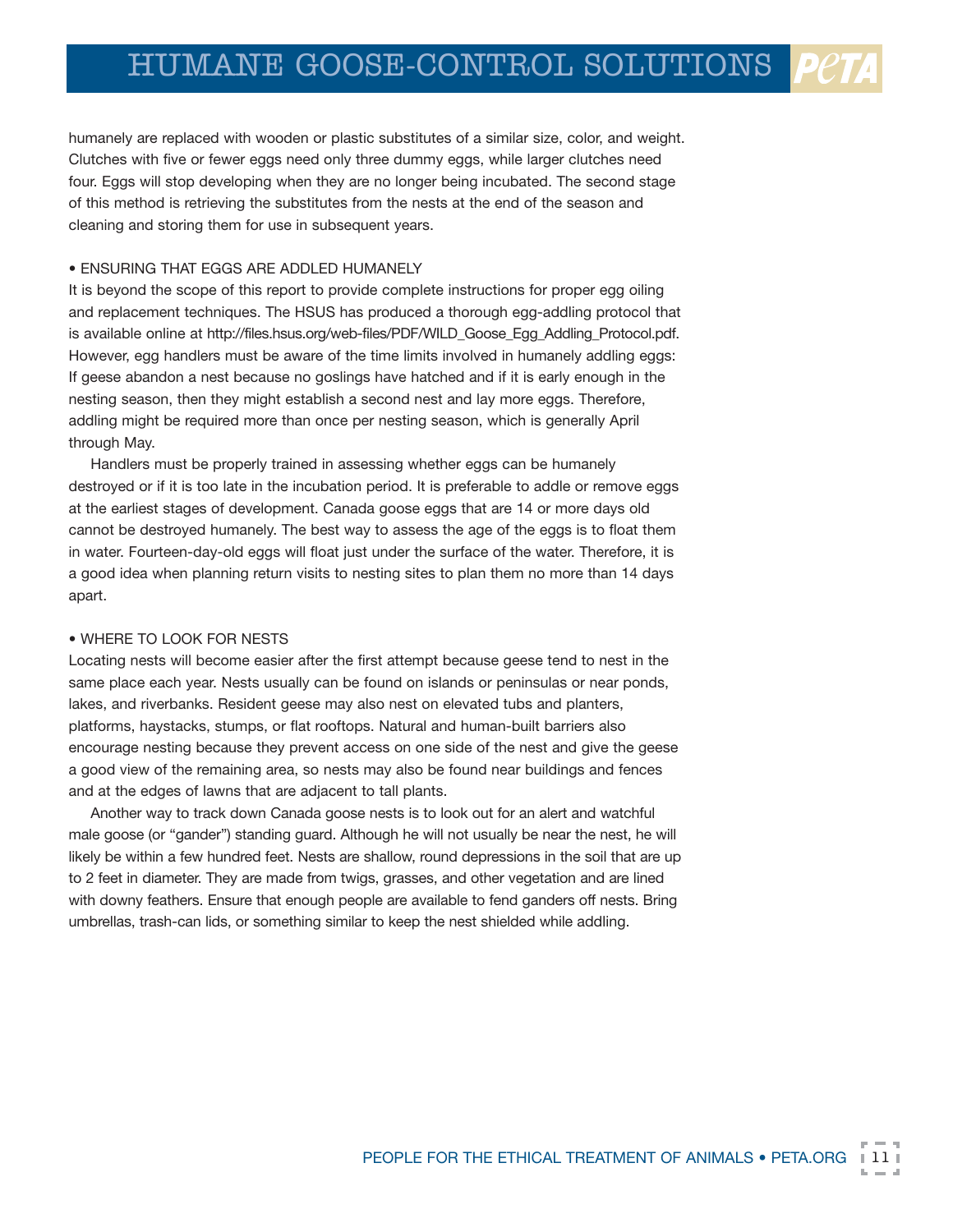#### CHEMICAL LAWN TREATMENTS

presence of geese in the area.

Lawn treatments, or repellents, are aimed at making grass unpalatable to Canada geese and, in some cases, even give geese a visual cue that the grass will be unpalatable, thereby discouraging them from landing. The most commonly used repellent is methyl anthranilate, a nontoxic grape-flavored substance that is used as a food additive by humans but renders grass unpalatably bitter to Canada geese. It is marketed in products such as ReJeXiT and GooseChase, and it trains geese not to feed in certain areas. Geese must have an alternative area for feeding, or they may learn to tolerate the repellent. While the geese are being trained off a particular area, reapplication of the methyl-anthranilate product may be necessary because it is biodegradable and will wash away with rain. If the repellent is applied as soon as geese appear in the area, its effectiveness will increase substantially.

The second available repellent, called anthraquinone, is the active ingredient in a product called Flight Control and is also safe for humans, animals, and the environment. Beyond being unpalatable, it is designed to give geese a strong but harmless digestive irritation. Additionally, Flight Control absorbs ultraviolet light that Canada geese can see but that humans cannot. As the geese learn to recognize areas that have been treated with a substance to avoid, they will go elsewhere to find food. Again, the repellent's effectiveness is enhanced by providing an alternate area for feeding.

Chemical repellents are a particularly useful part of an IGM when opportunities for habitat modification are limited because, for example, there is a high level of human activity in the area, such as at beaches and picnic areas. However, migrating geese who have not been trained by repellents may continue to land in the area, so the use of other techniques will be needed as well.

#### EXCLUSION

One of the easiest ways to make sure that geese stay off a particular site is by preventing their access to it. Overhead grids can prevent access by air, and low fences can prevent access from the ground. In both cases, a water source usually makes up a large part of the area, and as was outlined above, Canada geese prefer to feed and rest with ready access for escaping. If their ability to quickly move between water and land is restricted, geese will feel less inclined to remain there.

Overhead grid systems, which work best with small bodies of water that do not require frequent human access, utilize a grid of lines spaced about 5 feet apart and suspended about 3 feet above the high water mark. The cord can take the form of wire, stainless-steel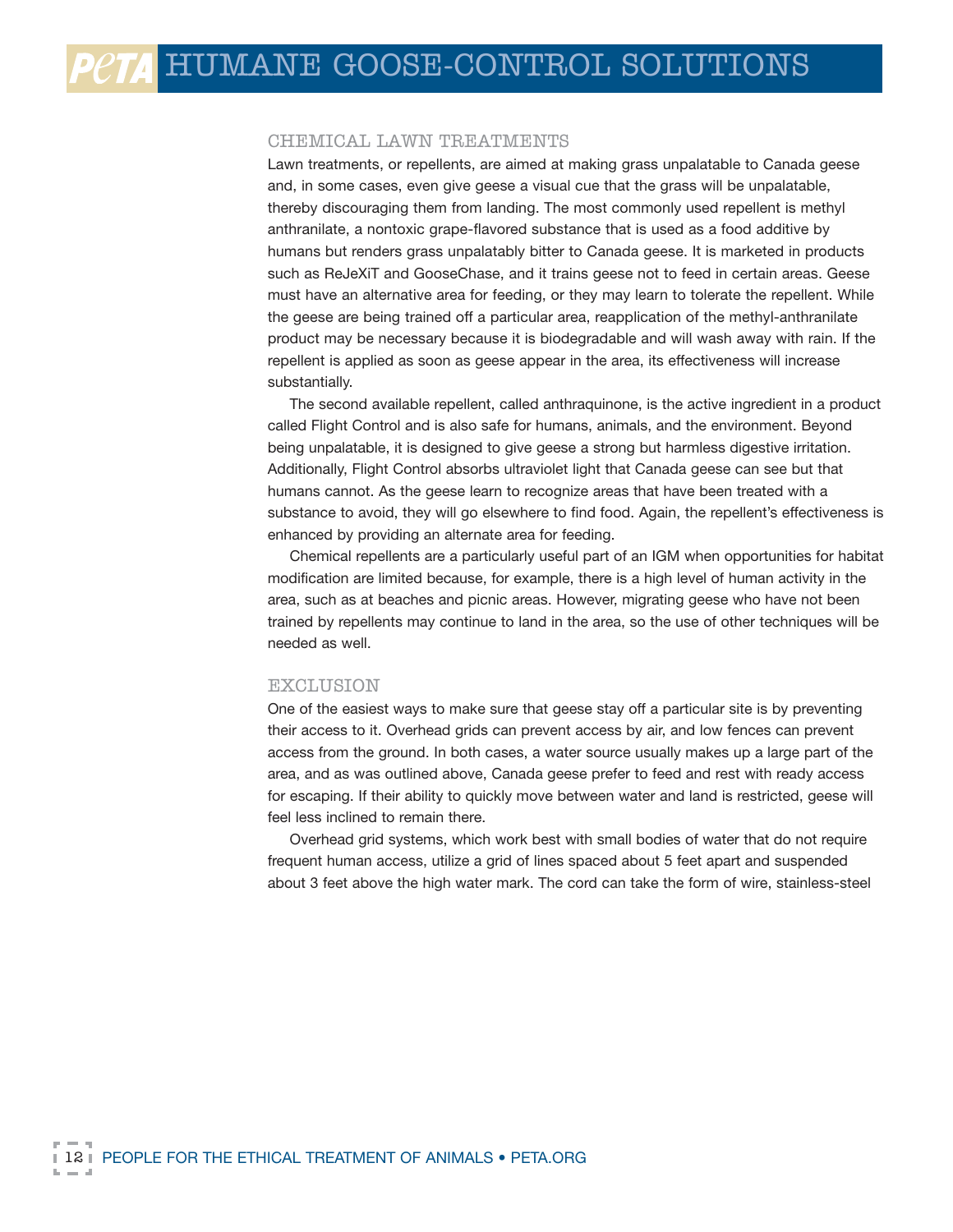cable, twine, or durable rope, but the material must be clearly visible to geese traveling overhead.

Perimeter fences not only prevent geese from gaining access to particular areas, they can also make the entire vicinity less suitable for feeding and nesting for geese who are unable to fly after their annual molt in late May and early June or who are caring for flightless goslings the rest of the summer. Therefore, fencing is most effective at preventing access between May and July, when geese are either unable or unwilling to fly over the barriers. The area to be protected should be entirely surrounded by fencing. It should be in place before the nesting season starts (to ensure that no flightless geese become trapped upon trying to establish a nest), ideally by February so that it discourages geese from entering the area prior to beginning nesting and molting. The fence does not need to be more than 30 inches high, but it should be closely linked, with openings no larger than 3 inches wide.

#### HAZING AND HARASSMENT

"Hazing" entails methods that are used to actively and regularly create a situation that makes geese feel unsafe. The counterpoint to this technique is the creation of higher tolerance zones nearby where geese can forage—that is where geese will choose to escape to if they are hazed away from lower tolerance areas.

Hazing geese involves chasing them from the site each time that they arrive. Consistent and persistent application is the key to successful hazing. Not only must geese be hazed every time they arrive, the harassment must also continue until they leave entirely. This technique requires patience and coordination, but its long-lasting effectiveness pays off. Geese learn to think of the site as a dangerous place. Because most communities and organizations with large, open areas lack the time and human resources to thoroughly coordinate the hazing, many have turned, with great success, to the use of border collies.

Canada geese view border collies as a predatory threat and will avoid them—first simply flying away and then ultimately leaving the hazed area entirely. The aim is to make the geese feel unsafe in the area at all times, even though the dogs may only appear occasionally.

Hazing with border collies often involves an initial period of intense activity followed by regular but unevenly timed visits to harass the geese. Most commonly, the dogs are contracted from a service company that provides a trained handler to run the dogs three or four times a day, during the day and night, to prevent geese from becoming accustomed to the routine. If the hazing is done correctly, geese will leave the area after one or two weeks of such frequent visits. This technique complements efforts to modify habitat because geese will feel even less secure from predators in areas that have been adapted in the ways described above.

The border collies who are used to harass Canada geese must be trained and handled properly. If the dogs are handled incompetently and simply chase the geese into the water, the geese will learn that the dogs are not a real threat and will simply wait until they leave. Furthermore, federal

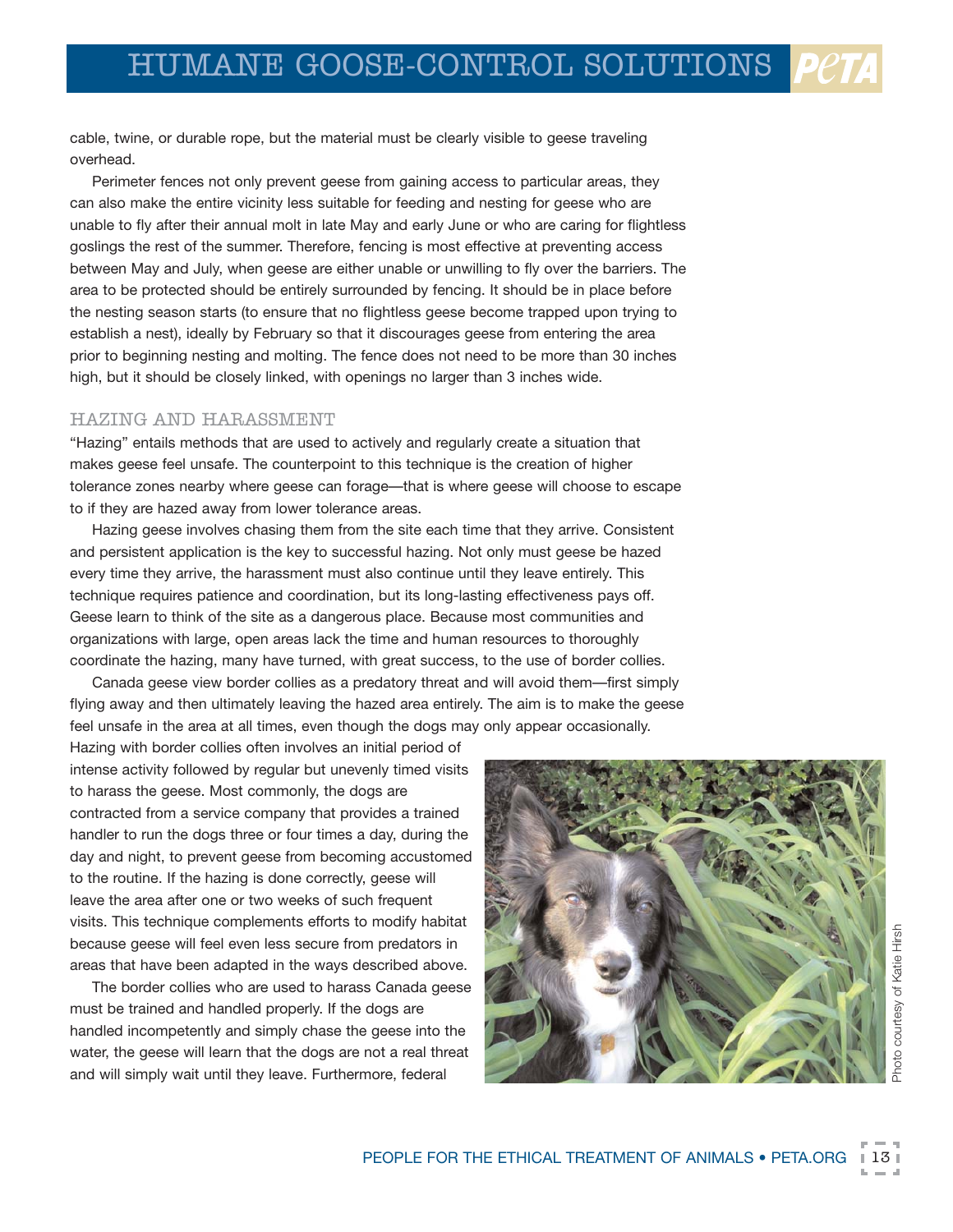# $e\tau$ A HUMANE GOOSE-CONTROL SOLUTIONS

law prohibits the handler or owner of the dog from allowing the dog to catch or harm Canada geese or touch nests or eggs. Geese are also far more reluctant to move away from an area where they are rearing goslings who can't fly. Any community intending to use border collies should begin in late February or early March in order to prevent geese from settling into an area and nesting there.

#### SCARE DEVICES

The techniques and devices described below are not intended to be a long-term solution. Geese are intelligent, adaptable birds, and they will lose their initial fear of most scare devices if they are used repeatedly. Scare devices are more effective when they are used in combination with other techniques. Each technique should be used at varied times and locations, but they are most useful in moving geese away from an area shortly after they've arrived. The longer the geese remain on the site, the harder it becomes to get them to relocate. Therefore, these techniques work best on flocks that are moving through an area, although it may initially appear that the scare devices aren't working if flock after flock of new birds is moving through.

Helikites potentially increase the period during which geese are deterred



The most common scare devices lessen the sense of security in an area by emitting loud and abrupt sounds, mimicking predators, or otherwise startling geese by using the following methods:

- Eyespot balloons and kites
- Flags and streamers
- Scarecrows and effigies
- Mylar tape
- Lasers and strobe lights
- Pyrotechnics and distress-call devices

#### EYESPOT BALLOONS AND KITES

Commercially available "eyespot" or "scare-eye" balloons are printed with exaggerated eyespots that deter geese. Alternatively, inexpensive Mylar party balloons, which have a bright silvery coating that also makes geese wary, can be filled with helium and staked at regular intervals in open areas. Another product, the "helikite," combines the features of scare balloons with the durability of a kite and moves more vigorously with the wind, potentially increasing the period during which geese will effectively be deterred.

#### FLAGS AND STREAMERS

A simple way to deter geese is to use thick plastic bags to construct flags (cut the bag along the sides and bottom to create two large flags). Ideally, the flags should be 2 by 3 feet long on a 4-foot pole. A couple of notches should be cut into the plastic to catch breezes. Flags placed at about one per acre should adequately suggest a threat.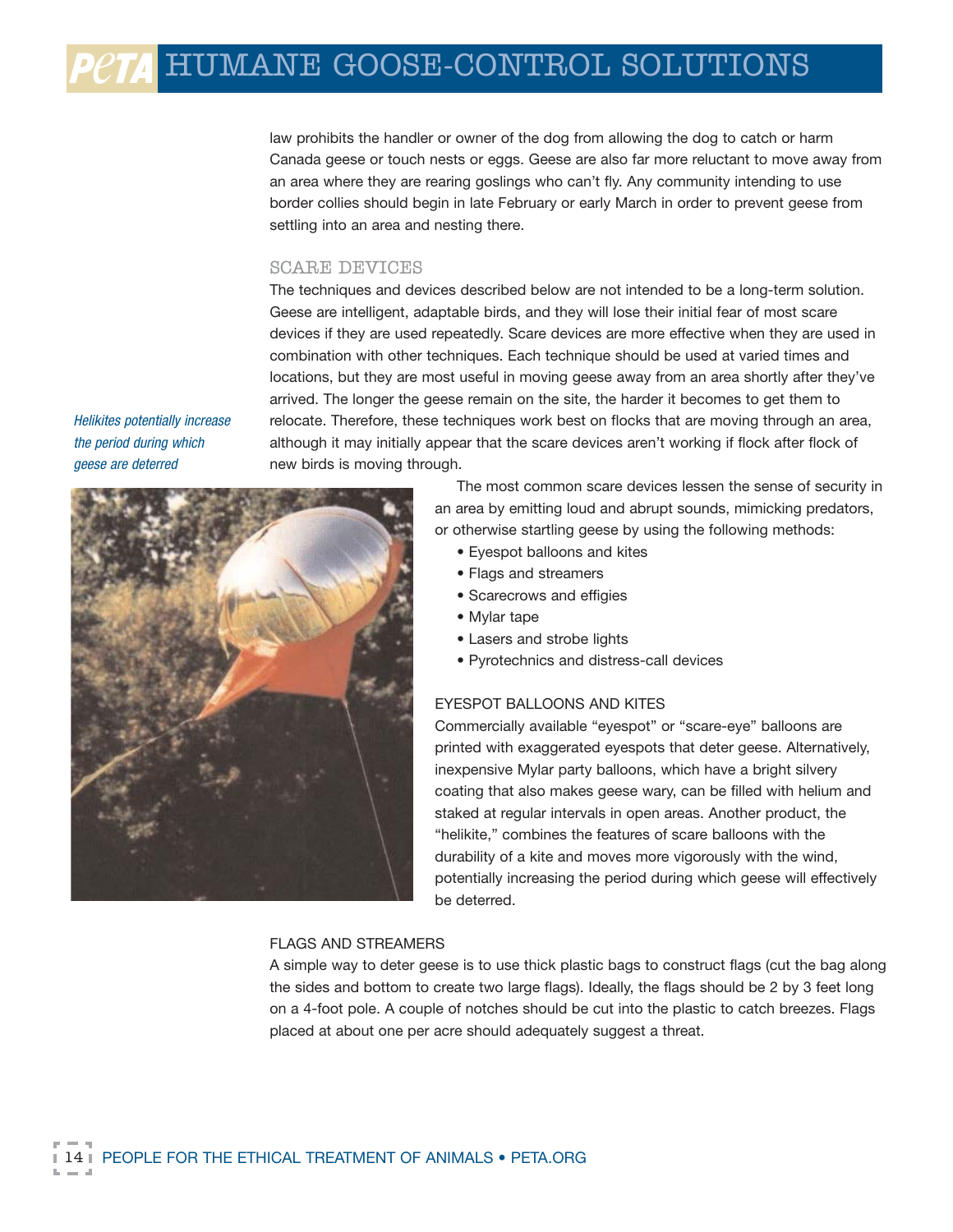#### SCARECROWS AND EFFIGIES

Scarecrows should be placed before birds arrive, and they should be designed to allow for movement so that geese perceive them as a live threat (e.g., automatically inflating scarecrows that mimic leaping people, which are distributed in the United States by Reed-Joseph International—contact details below). Scarecrows or effigies can also look like geese's predators, such as alligators, coyotes, and owls, but movement is the key—floating "alligators" that move with the current and automated effigies are more likely to deter geese than statues of owls.

#### MYLAR TAPE

Mylar tape is a thin reflective ribbon that is silver on one side and red on the other. It has been successfully used to make streamers, and it can be used to make temporary fences that deter geese as well. Fences can be made by fastening the tape to stakes (twisted about three times per 100 feet) that are raised about 1 foot off the ground. To deter geese from landing at all, Mylar tape can be used to make streamers on poles similar to the abovementioned balloon method.

#### LASERS AND STROBE LIGHTS

Geese view laser spots as predators or physical objects that are coming toward them. Some commercially available lasers are specifically designed to haze birds, both from land and water. The lasers are most effective at nighttime and whenever light is dim. Flashing or rotating strobe lights also cause geese to move off their night roosts and find different foraging areas. Lasers are generally considered safe, but they should be used according to the manufacturer's instructions, and they should never be aimed at roads or aircraft.

#### PYROTECHNICS AND DISTRESS-CALL DEVICES

Pyrotechnics and noise-making devices, such as sirens, airhorns, whistles, blanks, firecrackers, screamers, whistle bombs, cracker shells, cannons, and exploders, are effective in rural areas. They have limited application, however, in cities and suburbs, where they may be intrusive and restricted by law. Airports, corporate campuses, parks, and golf courses may have some use for these devices, but communities should always check with local police to ensure that they are complying with municipal regulations.

Devices that play species-specific distress calls are less invasive options. Canada geese typically habituate to distress-call recordings more slowly, and their effectiveness is enhanced when used in combination with visual scare techniques.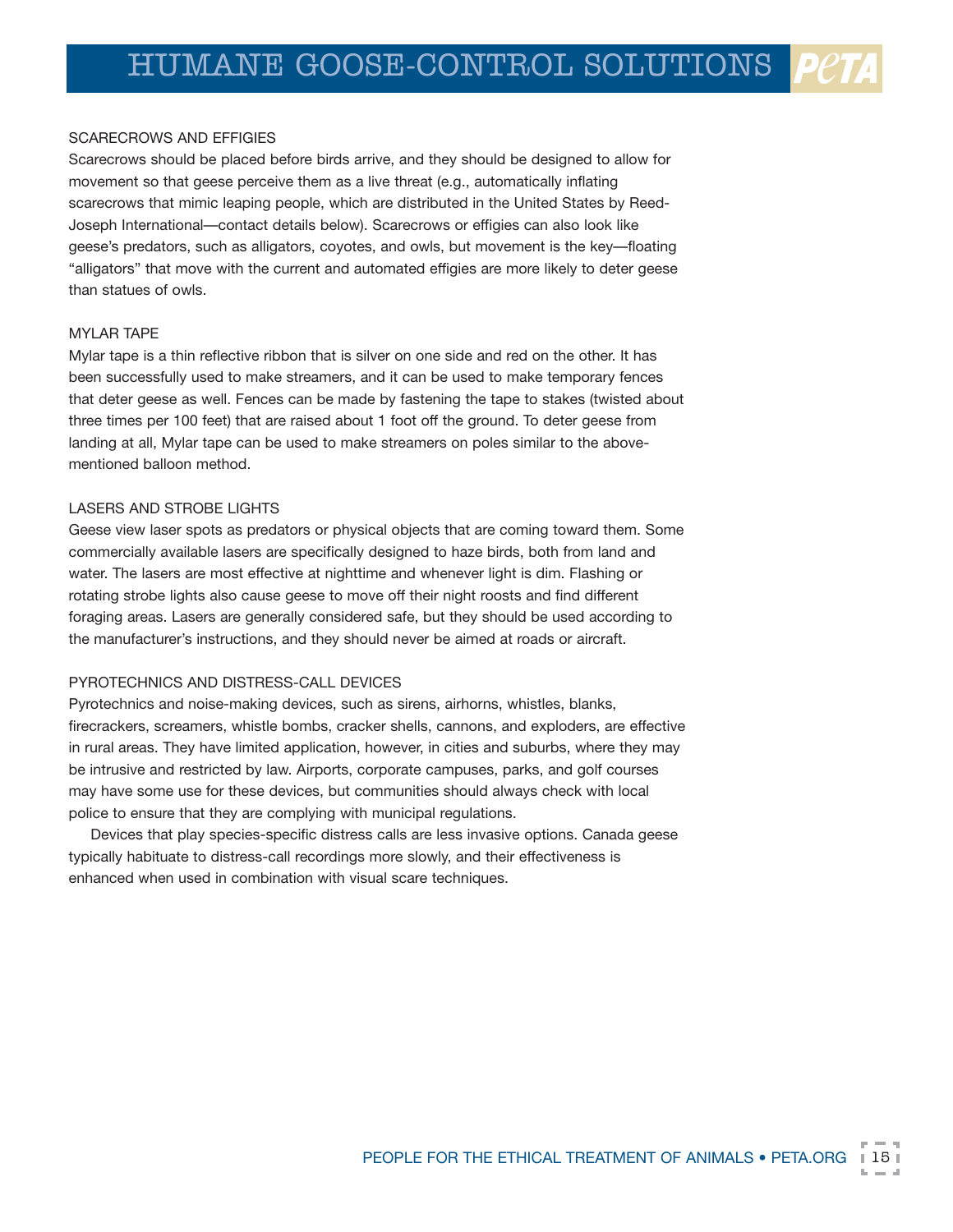# **CONCLUSION**

Canada geese are an integral part of America's wildlife, and because of shortsighted relocation programs and habitat destruction, we have made them a fixture of urban life as well. While there is no general consensus with regard to whether Canada geese should be allowed to remain across the urban landscape in large quantities, we have an obligation to use the most effective, humane methods available if their presence must be reduced.

Through a comprehensive program of habitat modification that reduces opportunities for feeding and nesting and lessens an area's attractiveness to geese, coupled with harassment techniques, it is possible to achieve this goal both in the short and long terms. Public education and egg-addling programs can further reduce the size of goose populations without resorting to lethal programs that cause suffering to the geese and polarize otherwise harmonious areas. With a little planning and commitment, humans and geese can both benefit from an integrated, humane goose population-control program.

# CONTACT INFORMATION FOR FURTHER ASSISTANCE AND PRODUCTS AND SERVICES

FOR MORE INFORMATION AND ASSISTANCE IN DEVELOPING YOUR GOOSE-MANAGEMENT PLAN:

**GeesePeace** 6405 Lakeview Dr. Falls Church, VA 22041 703-354-1713 info@geesepeace.org www.geesepeace.org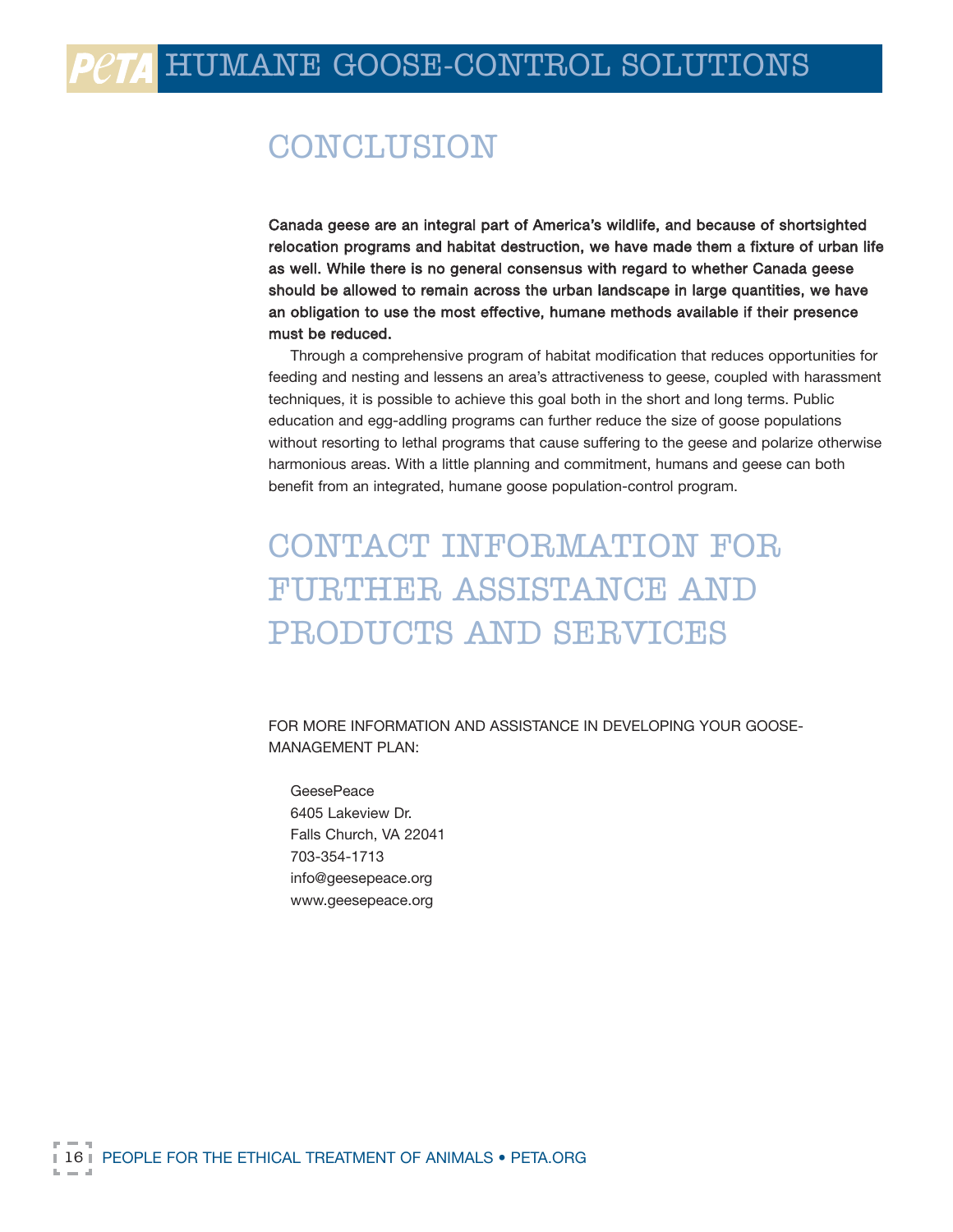#### FOR INFORMATION ON EGG ADDLING AND TO APPLY FOR A PERMIT:

U.S. Fish & Wildlife Service Migratory Bird Regional Permit Offices http://www.fws.gov/permits/mbpermits/addresses.html

FOR SOURCES OF THE VARIOUS PRODUCTS AND SERVICES DESCRIBED ABOVE (THIS LIST IS NOT EXHAUSTIVE AND IS NOT INTENDED TO BE AN ENDORSEMENT BY PETA):

#### SCARE DEVICES

Aquatic Eco-Systems, Inc. 2395 Apopka Blvd. Apopka, FL 32703 1-877-347-4788 www.aquaticeco.com

Biocontrol Network (helikites) 5116 Williamsburg Rd. Brentwood, TN 37027 1-800-441-2847 http://www.biconet.com/birds/helikite.html

Bird Barrier America, Inc. 20925 Chico St. Carson, CA 90746 1-800-503-5444 www.birdbarrier.com

**Birdbusters** 300 Calvert Ave. Alexandria, VA 22301 1-800-662-4737 703-299-8855 www.birdbusters.com

Bird Guard 100 State St., Ste. 312 Erie, PA 16507 1-800-331-2973 www.birdguard.com

Bird-X Inc. 300 N. Elizabeth St. Chicago, IL 60607 1-800-662-5021

312-226-2473 www.bird-x.com

Gempler's P.O. Box 44993 Madison, WI 53744-4993 1-800-382-8473 www.gemplers.com

Margo Supplies, Ltd. Ste. 20, Box 11, R.R. #6 Calgary, Alberta T2M 4L5 Canada 403-652-1932 www.margosupplies.com

Nixalite of America, Inc. P.O. Box 727 East Moline, IL 61244 1-800-624-1189 309-755-8771 www.nixalite.com

Reed-Joseph International Co. P.O. Box 894 Greenville, MS 38702-0894 1-800-647-5554 www.reedjoseph.com

#### LASERS

**Birdbusters** 300 Calvert Ave. Alexandria, VA 22301 1-800-662-4737 703-299-8855 www.birdbusters.com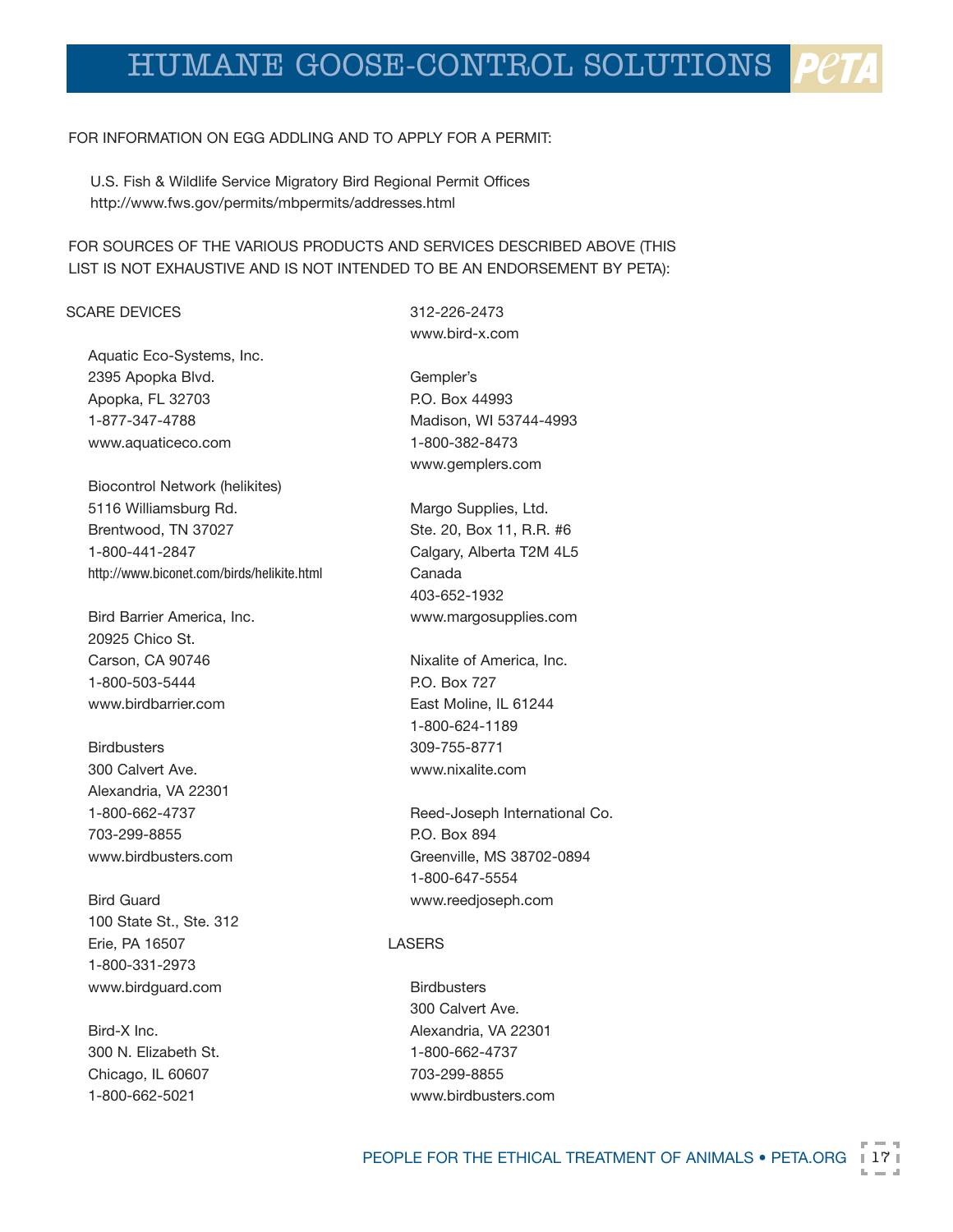Fly Bye Bird Control Products 13609 N.E. 126th Pl., #150 Kirkland, WA 98034 1-800-820-1980 425-820-8496 www.flybye.com

JWB Marketing LLC 2308 Raven Trl. West Columbia, SC 29169 1-800-555-9634 www.birdcontrolsupplies.com

Reed-Joseph International Co. P.O. Box 894 Greenville, MS 38702-0894 1-800-647-5554 www.reedjoseph.com

SEA Technology SEA Technology Center 1 Sun Plz., Ste. 500 100 Sun Ave. N.E. Albuquerque, NM 87109 1-888-732-2246 505-884-2300 www.shopseatech.com

#### CHEMICAL REPELLENTS

Bird-X Inc. 300 N. Elizabeth St. Chicago, IL 60607 1-800-662-5021 312-226-2473 www.bird-x.com

Fly Bye Bird Control Products 13609 N.E. 126th Pl., #150 Kirkland, WA 98034 1-800-820-1980 425-820-8496 www.flybye.com

Gempler's P.O. Box 44993 Madison, WI 53744-4993 1-800-382-8473 www.gemplers.com

Nixalite of America Inc. P.O. Box 727 East Moline, IL 61244 1-800-624-1189 309-755-8771 www.nixalite.com

SePRO Corporation 1-877-554-3373 www.flightcontrol.com

#### FENCING

Aerators Aquatics 4 Lakes N Ponds P.O. Box 236 Virginia Beach, VA 23458-0236 757-591-8780 http://www.virginialakemanagement.com

Aquatic Eco-Systems, Inc. 2395 Apopka Blvd. Apopka, FL 32703 1-877-347-4788 www.aquaticeco.com

Lake Restoration, Inc. 12425 Ironwood Cir. Rogers, MN 55374 1-877-428-8898 lakerestoration.com

Professional Lake Management Various locations www.prolakemgt.com

#### BORDER COLLIE SERVICES

Geese Chasers, LLC 42 Broadacre Dr.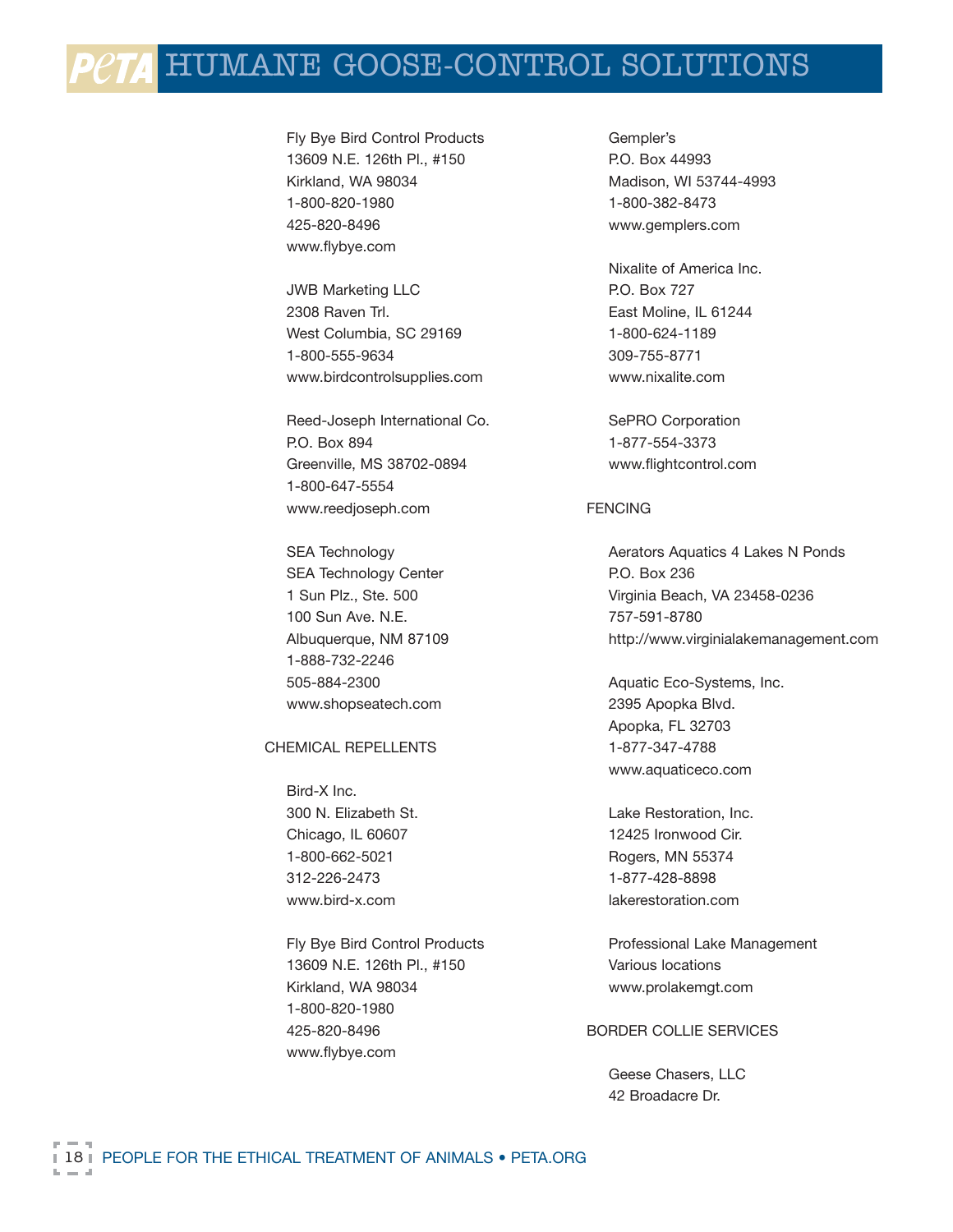Mt. Laurel, NJ 08054 856-866-0640 www.geesechasers.com

Geese Police Various locations www.geesepoliceinc.com

# CITED REFERENCES AND FURTHER READING

- Doncaster D, Keller J. Habitat modification and Canada geese: techniques for mitigating human/goose conflicts in urban and suburban environments. Animal Alliance of Canada. 80 p. http://www.animalalliance.ca/projects/index.html.
- Dornbush C, Feigelson G, Gruskin D, Hedges B, Turner A (Executive Committee of the Canada Geese Advisory Committee). 1996. Non-lethal controls for "resident" Canada geese. Rockland County (NY): Canada Geese Citizens Advisory Committee. 13 p. http://www.canadageese.org/report.html.
- Gosser AL, Conover MR, Messmer TA. 1997. Managing problems caused by urban Canada geese. Logan (UT): Jack H Berryman Institute for Wildlife Damage Management and Utah State University. 8 p. http://www.berrymaninstitute.org/pdf/geese.pdf.
- The Humane Society of the United States. 2004. Canada goose egg addling protocol. Washington (DC). 12 p. http://files.hsus.org/webfiles/PDF/WILD\_Goose\_Egg\_Addling\_Protocol.pdf.
- The Humane Society of the United States. 2004. Humanely resolving conflicts with Canada geese: a guide for urban and suburban property owners and communities. Washington (DC). 17 p. http://www.hsus.org/web-files/PDF/2004\_Goose\_Conflict\_Manual.pdf.
- Lawson, N. 2001. Calling a truce with the Canada goose. Animal Sheltering. http://www.animalsheltering.org/resource\_library/magazine\_articles/nov\_dec\_2001/truce \_with\_canada\_goose.html.
- Link, R. 2005. Living with wildlife: Canada geese. Washington Department of Fish and Wildlife. http://wdfw.wa.gov/wlm/living/canada\_geese.htm.
- Paulin JB, Drake D (Rutgers University). 2003. Canada goose management series. New Jersey Agricultural Experiment Station-Rutgers Cooperative Research & Extension, FS1025. Exclusion. 4 p.
- Paulin JB, Drake D (Rutgers University). FS1032. Harassment. 4p.
- Smith AE, Craven SR, Curtis PD. 1999. Managing Canada geese in urban environments: a technical guide. Ithaca (NY): Jack H. Berryman Institute for Wildlife Damage Management and Cornell Cooperative Extension. 43 p. http://www.berrymaninstitute.org/pdf/urbangeese.pdf.
- Williams D. 2000. What's good for the goose. Animals.